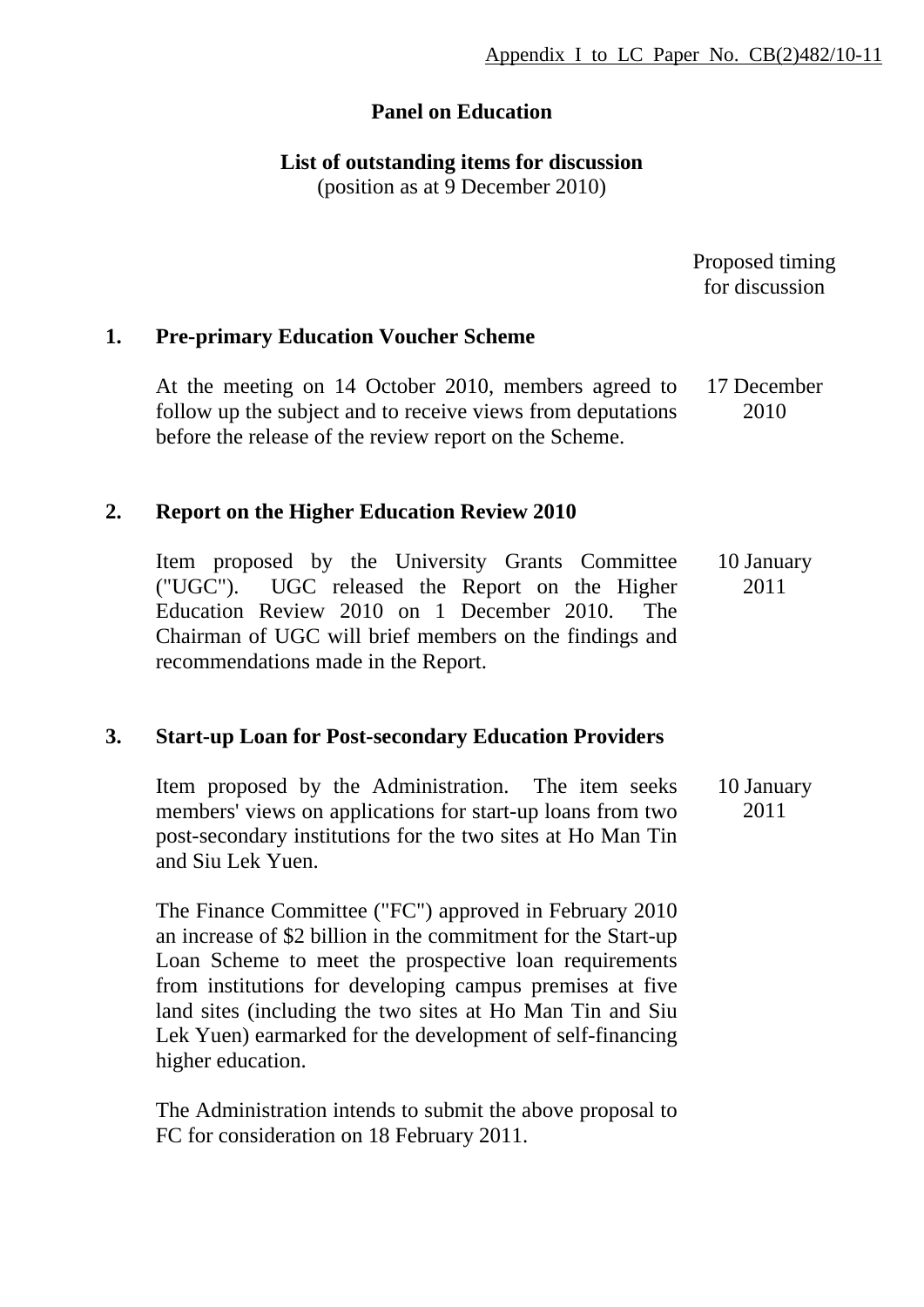# **4. Research and Academic Building, The Hong Kong University of Science and Technology ("HKUST")**

Item proposed by the Administration. The item seeks members' views on HKUST's proposal to construct a multi-storey academic building within the campus, accommodating classrooms, teaching and research laboratories, offices, and support facilities, etc. The estimated government fund required is \$444 million. 10 January 2011

Subject to the members' support, the Administration will seek the approval of the Public Works Subcommittee and FC on 9 February and 6 May 2011 respectively.

Subject to FC's approval, HKUST plans to commence works in the third quarter of 2011 for completion in the third quarter of 2013.

# **5. Self-financing Post-secondary Education Fund**

Item proposed by the Administration. The item seeks February 2011 members' views on the establishment of the Fund.

#### **6. Review of Non-means-tested Loan Schemes – Stage II Public Consultation**

Item proposed by the Administration. Phase 1 of the February/March public consultation ended on 15 June 2010. The item seeks members' views on the proposals to improve the operation of the loan schemes taking into account the views received for further consultation with the public under Phase 2 by the end of the year. 2011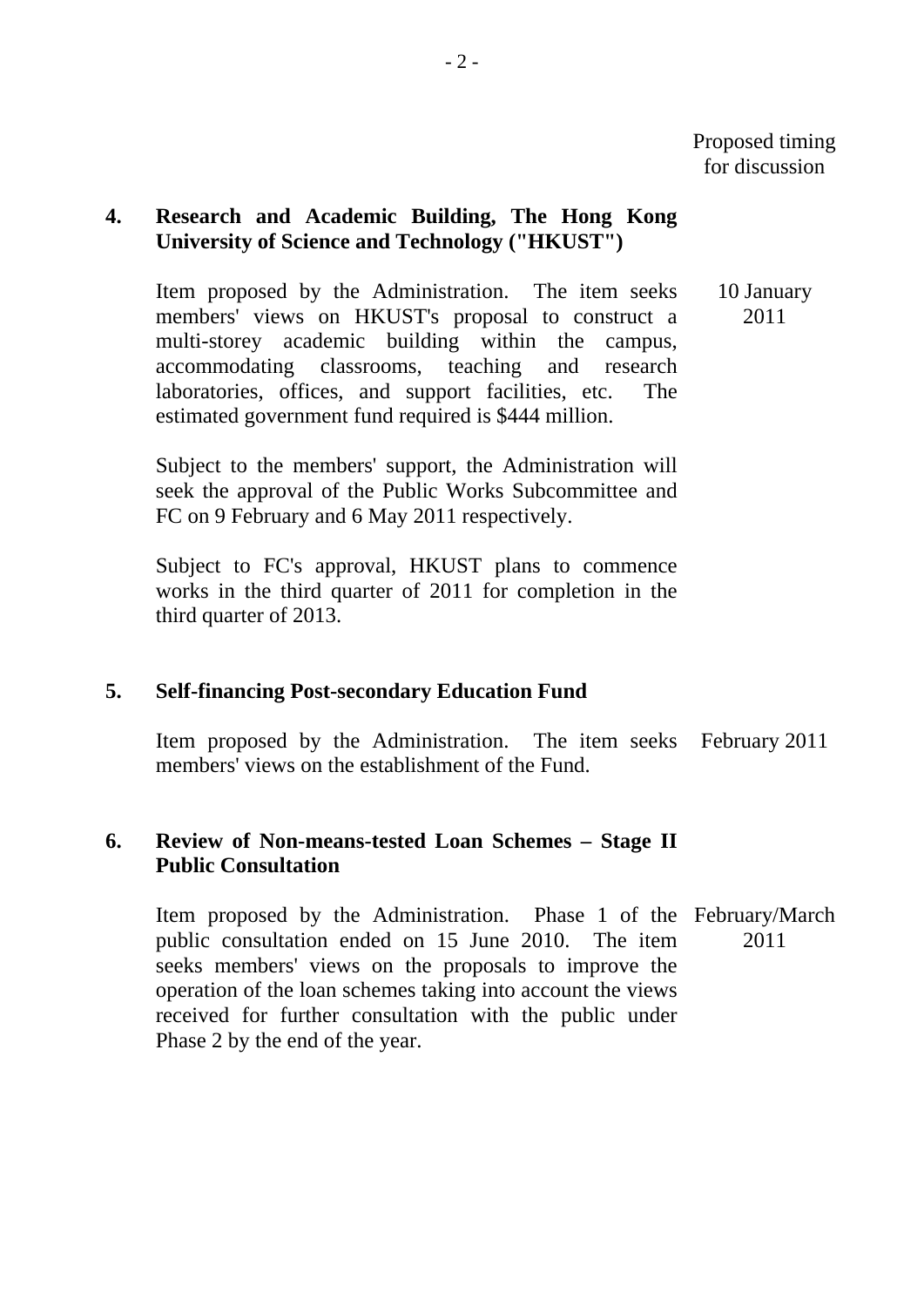## **7. Progress of support measures for non-Chinese speaking students**

Item proposed by the Administration. The Administration February/March will brief members on the progress of various support measures, in particular the measures relating to Chinese learning, for non-Chinese speaking students. 2011

Members noted the enhanced services to be provided for new arrivals and ethnic minorities to help them integrate into the society as outlined in the 2010-2011 Policy Address. Members requested the Administration to provide detailed written information in respect of the education arena. The Administration provided the requisite information vide LC Paper No. CB(2)235/10-11(01) on 8 November 2010.

#### **8. Revitalizing vacant school premises**

Tai Po District Council members raised concern about revitalizing vacant school premises in Tai Po at its meeting with Legislative Council Members held on 3 June 2010. Members had made several suggestions concerning the effective use of vacant school premises and agreed that the subject of use of vacant school premises be referred to the Panel as well as the Panel on Home Affairs for follow up. The referral memo was circulated to members vide LC Paper No. CB(2)2197/09-10 on 24 August 2010.

The Administration will brief members on the progress of disposing vacant school premises for school and educational uses as well as the mechanism for releasing premises for other non-educational uses.

April 2011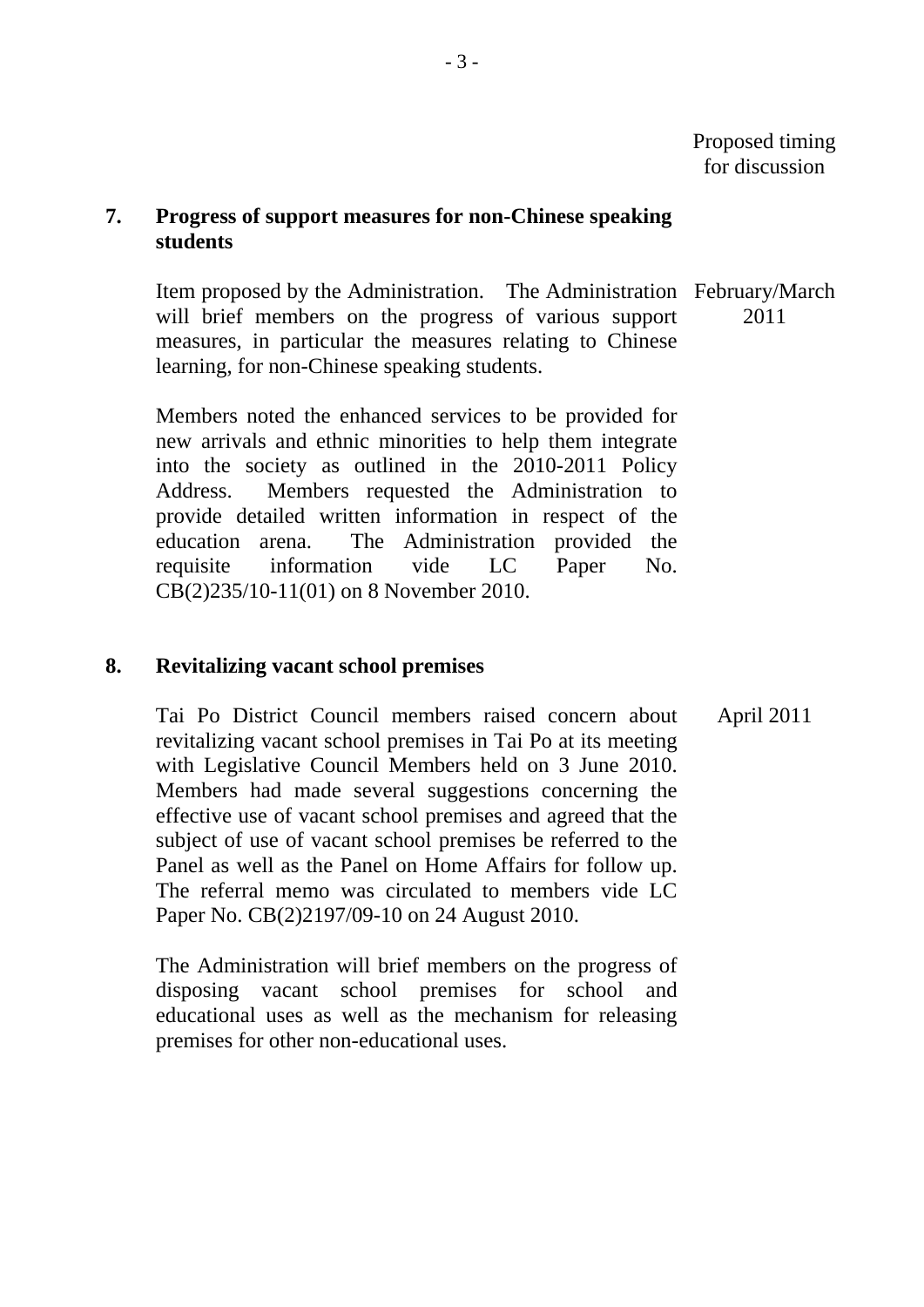#### **9. Review of Examination Fee Remission Scheme**

Item proposed by the Administration. The item seeks members' views on the proposals to improve the operation of the Examination Fee Remission Scheme in the light of the implementation of the new Hong Kong Diploma of Secondary Education Examination in 2011-2012. April 2011

# **10. Progress on the implementation of the new academic structure ("NAS")**

 Item proposed by the Administration. The Administration will report on the progress on the learning and assessment under the NAS (students' subject choices, school-based assessment, etc), issues related to interface with post-secondary and university education, support for schools, communication with various stakeholders, international recognition and evaluation and monitoring. July 2011

Members considered it necessary to discuss the issues concerning the marking of the examination papers of Liberal Studies. It is proposed that the subject should be discussed in the context.

# **11. Internet Learning Support Programme**

Item proposed by the Administration. The Administration will update members on the latest development of the five-year Internet Learning Support Programme in helping needy students and parents from low-income families to gain access to the Internet for learning by providing economical Internet access services, suitable computers and necessary complementary services such as training and technical support. To be confirmed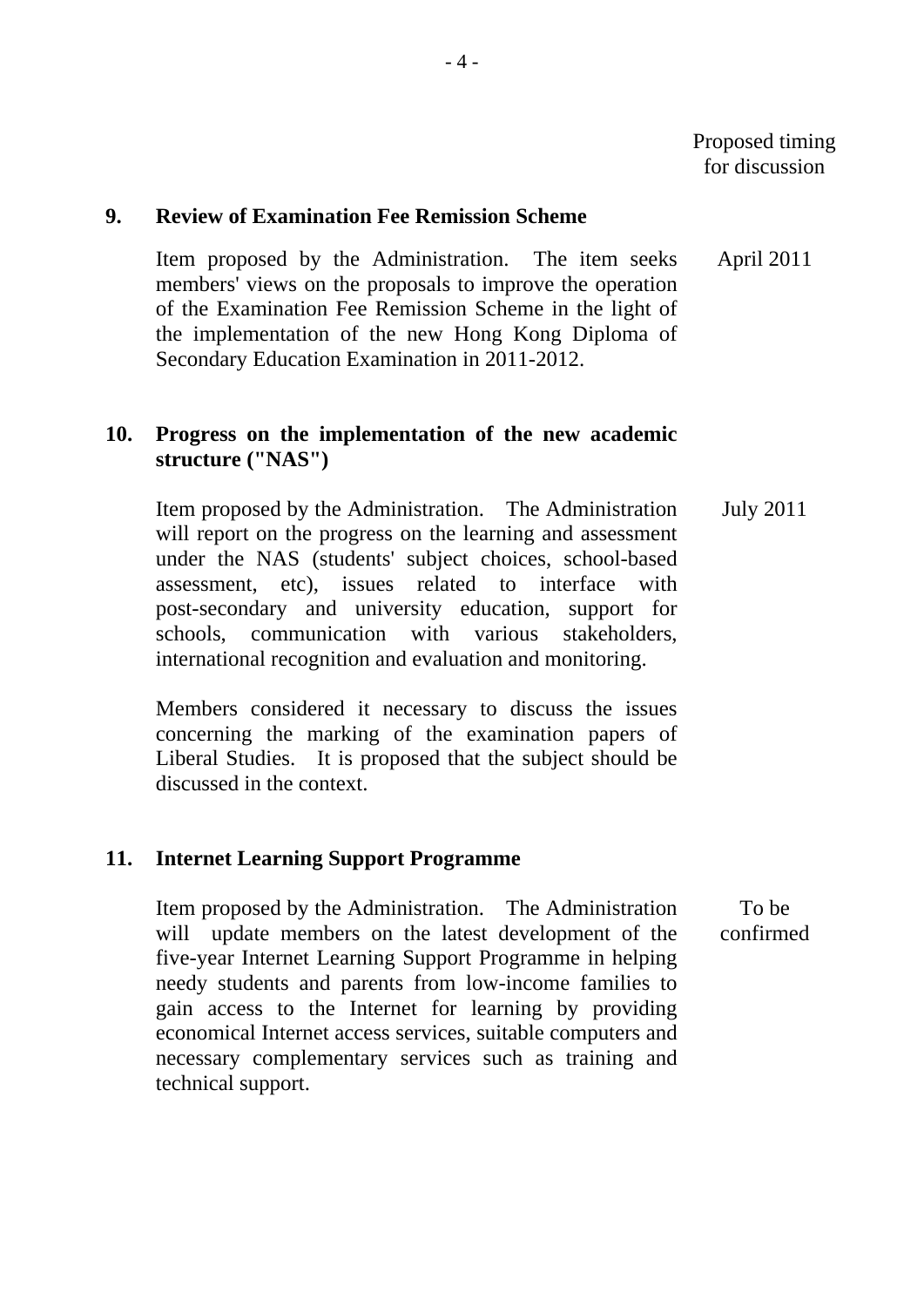# **12. Grievance procedures of the University Grants Committee-funded institutions**

At the meeting on 12 July 2010, the UGC briefed members on the guidelines of best practices in redress mechanisms developed by the UGC having regard to the findings of the research on grievance procedures of 10 reputable overseas institutions and the responses of local institutions to these best practices. Members requested the UGC to provide updated complaint/grievance handling flow charts of individual institutions and the institutions' responses to the UGC's recommendations for the Panel to follow up.

The research report entitled "Complaint handling mechanism in higher education sector in selected places" prepared by the Research and Library Services Division of the Legislative Council Secretariat was circulated to members on 13 October 2010 vide LC Paper No. CB(2)32/10-11.

# **13. Issues relating to the relocation of the centres of the Christian Zheng Sheng Association**

The Administration provided an information paper on the matter which was circulated to members vide LC Paper No. CB(2)2322/09-10 on 30 September 2010.

# **14. Trial scheme on school drug testing in Tai Po District and development of rehabilitation centre-cum-schools**

The subject was discussed at the meeting on 8 September 2009. At the meeting on 14 October 2010, members agreed to follow up the subject jointly with the Panel on Security. To be confirmed

The Panel on Security discussed school drug testing at its special meeting on 11 November 2010 and members of the Panel on Education had been invited to attend the meeting.

To be confirmed

To be confirmed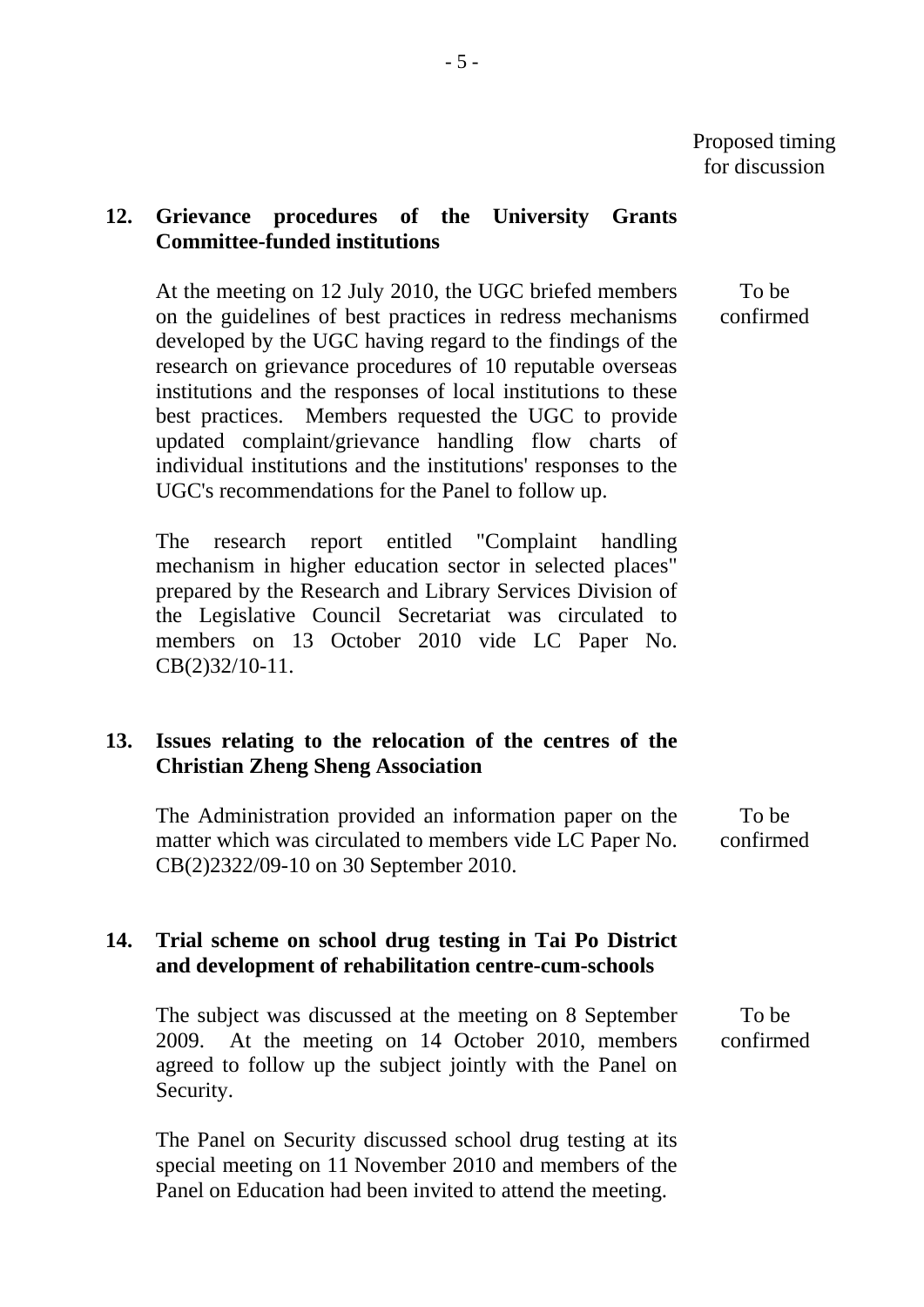## **15. Matters relating to sex education in schools and sex crime committed by teachers**

The subject on sex education in schools was proposed in the 2009-2010 session. It was proposed that schools should include sex education in the curriculum so as to provide correct information on sex to students. To be confirmed

At the meeting on 8 November 2010, members raised concern about sex crime committed by teachers and suggested that the Panel should discuss the matter.

#### **16. International schools**

At the meeting on 15 October 2009, members raised concern about student enrolment in international schools built on land granted by the Government. The Administration provided an information paper on the subject which was circulated to members on 2 December 2009 vide LC Paper No. CB(2)429/09-10. To be confirmed

The Administration advised that to facilitate monitoring of the provision of public resources to international schools, it would conduct a comprehensive survey in the international school sector and keep track of the supply and demand of international school places. The Administration will brief the Panel upon the completion of the survey in 2011.

# **17. Integrated education**

At the meeting on 14 October 2010, members agreed to follow up the provision of support and resources for the implementation of integrated education in mainstream schools. To be confirmed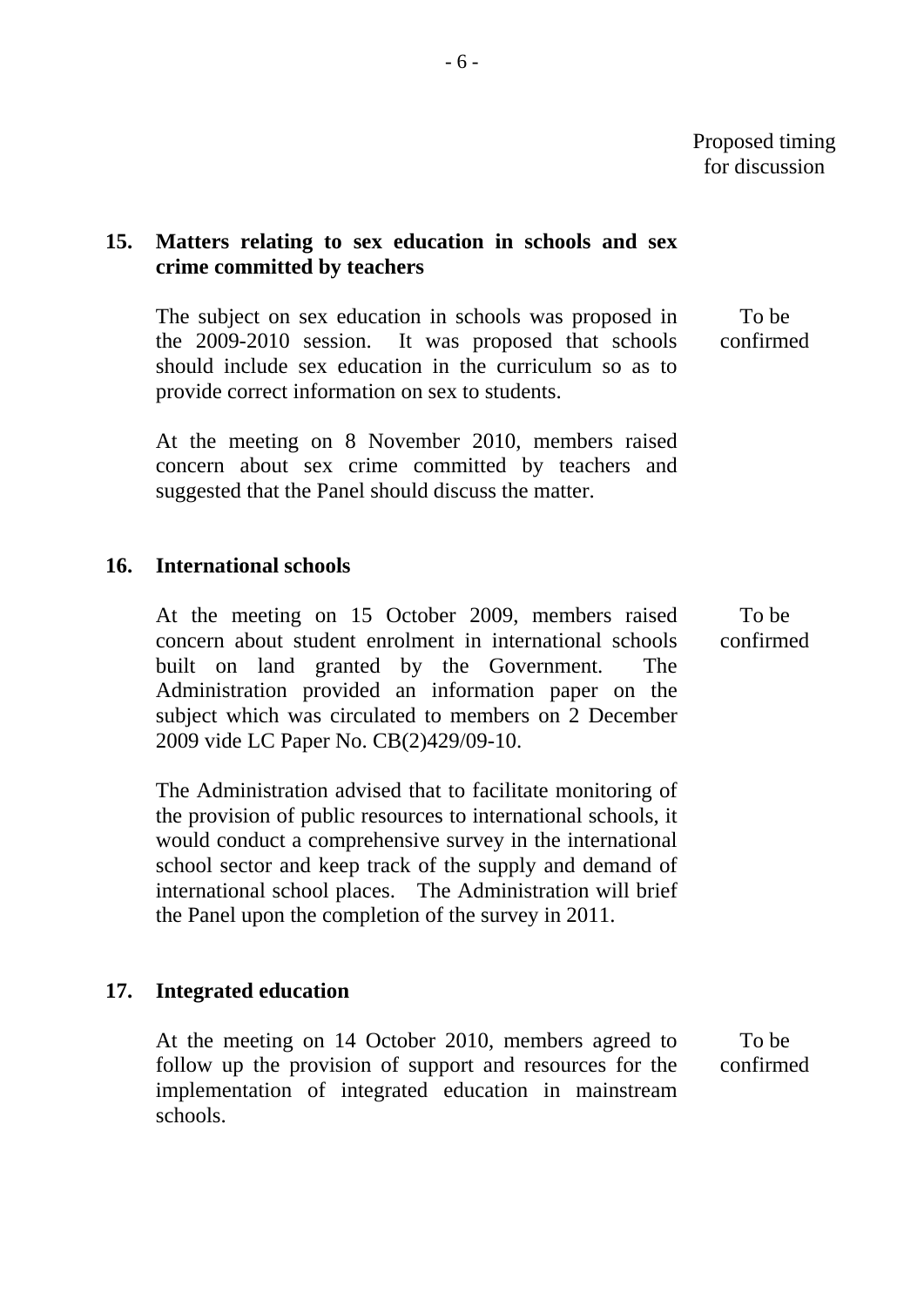To be

Proposed to be deleted

#### **18. Arts education in schools**

At the meeting on 14 October 2010, members raised the concern about the provision of resources for implementing arts education in primary and secondary schools. Members proposed to hold joint meetings with the Panel on Home Affairs as the subject also fell within its purview. confirmed

#### **19. School Textbook Assistance Scheme**

At the meeting on 14 October 2010, members suggested discussion on the School Textbook Assistance Scheme. Members noted that the flat rate grant under the Scheme would be increased from the next school year. Members were concerned that the income limit under the Adjusted Family Income mechanism for assessing the eligibility of a family for the Scheme had not been reviewed for more than a decade. Proposed to be deleted

The matter was discussed at the briefing on the 2010-2011 Policy Address on 21 October 2010.

#### **20. Publicly funded first-year-first-degree places**

At the meeting on 14 October 2010, members noted the proposal in the 2010-2011 Policy Address to increase the publicly funded first-year-first-degree places to 15 000 from 2012-2013 academic year including the progressive doubling of articulation places to 4 000 each year for sub-degree graduates, and requested the Administration to provide the relevant details to the Panel.

The Panel touched on the subject at the Policy Briefing on 21 October 2010 and the Administration provided information on the subject vide LC Paper No. CB(2)235/10-11(01) on 8 November 2010.